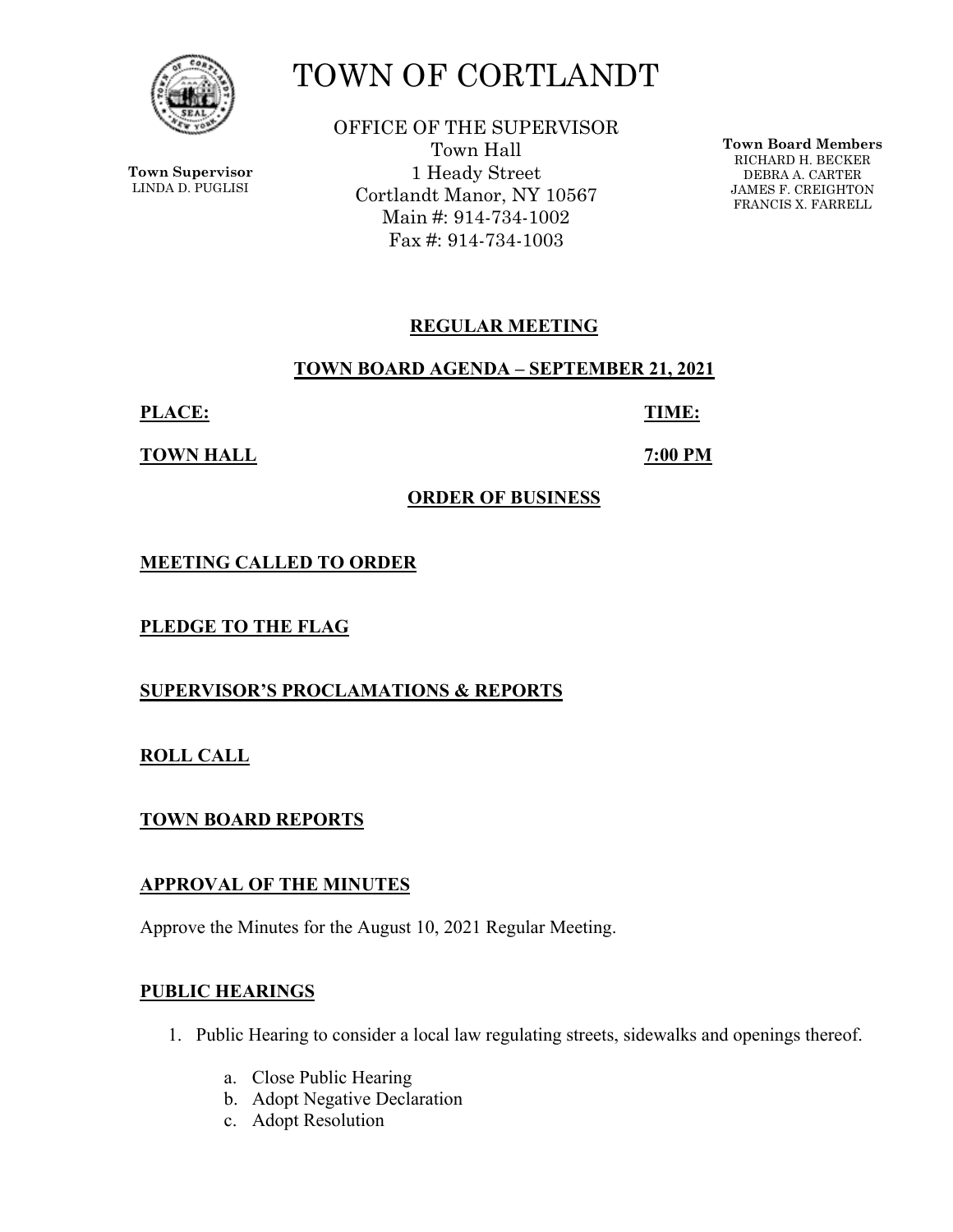Town Board Agenda September 21, 2021 Page 2

- 2. Public Hearing to consider a 9 Month Pause with respect to Tier 3 Ground Mounted Solar Farms.
	- a. Close Public Hearing
	- b. Adopt Negative Declaration
	- c. Adopt Resolution
- 3. Public Hearing to consider a Gasoline Service Station Moratorium for the Cortlandt Boulevard/Rt. 6 Corridor.
	- a. Close Public Hearing
	- b. Adopt Negative Declaration
	- c. Adopt Resolution
- 4. Informational Public Hearing regarding the Crompond Road/202 Community Solar Project.
	- a. Close Public Hearing

# **HEARING OF CITIZENS – AGENDA ITEMS ONLY**

# **REPORTS Receive and File the following:**

For the Month of August from the Office of the Aging, Purchasing Department, Receiver of Taxes and the Town Clerk.

# **OLD BUSINESS: Receive and File the following:**

- 1. Memorandum from the Chair of the Conservation Advisory Council on Solar Project Dimension Energy, Route 202.
- 2. Memorandum from the Chair of the Conservation Advisory Council on Proposed Moratorium – Solar Energy Systems.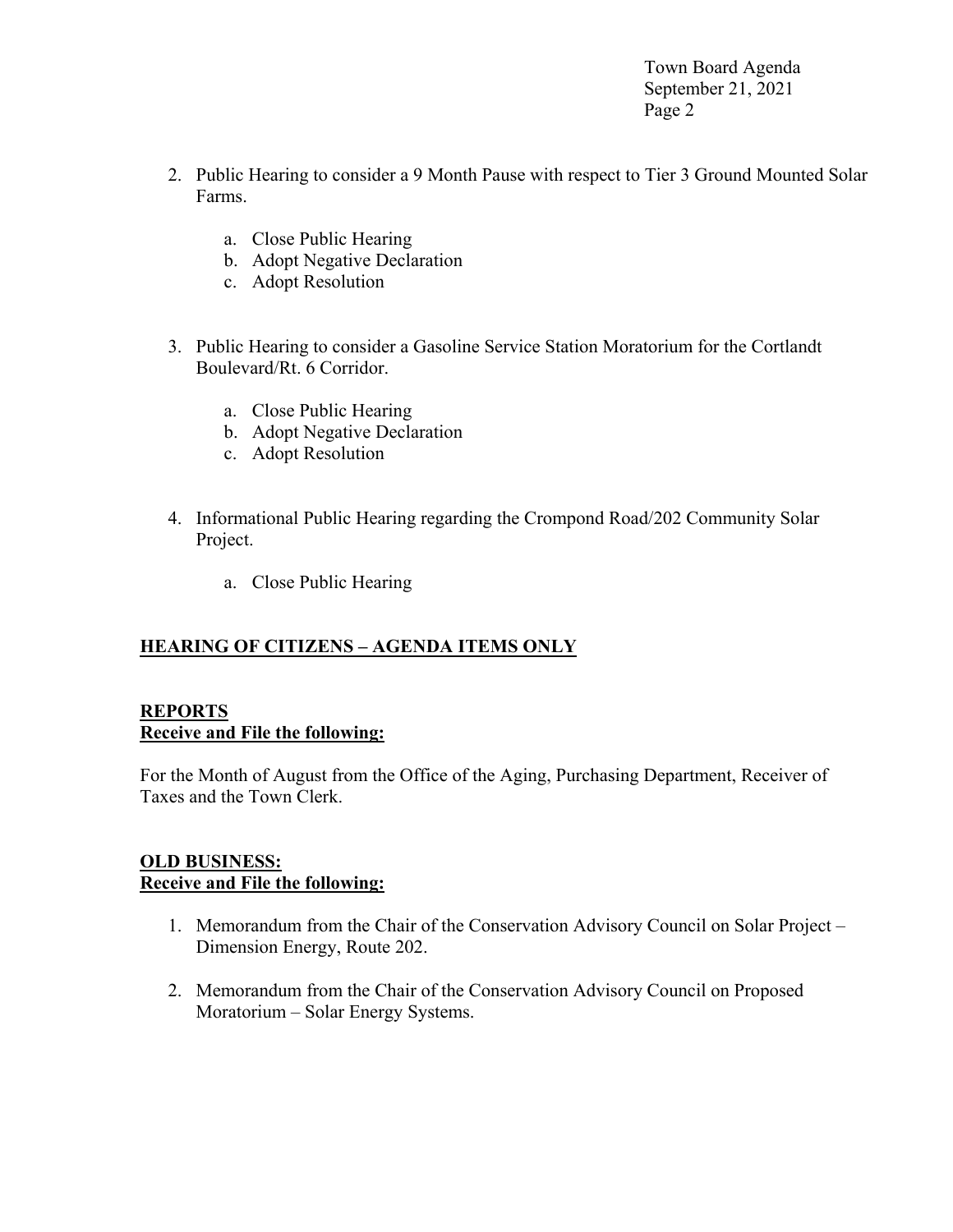#### **NEW BUSINESS Receive and File the following:**

- 1. Memorandum from Assessor Tom Waitkins regarding Increase in Veteran's Exemptions Amounts.
- 2. Petition from Residents of Anton Place requesting for the Town of Cortlandt to use funds from the Federal Infrastructure Investment and Jobs Act toward a sewer line for Anton Place; Refer to Legal, DOTS, DES and Putnam Dept of Public Works.
- 3. North Cortlandt Vision Committee Report; refer to Legals, DOTS/Planning and DES.

# **RESOLUTIONS**

- 1. Authorize a five-year extension of the Memorial Drive Barracks Lease with the New York State Police.
- 2. Authorize the acquisition of electric charging stations from Blink Network, LLC.
- 3. Authorize the settlement of Index No. 68140/2017
- 4. Authorize the purchase and installation of security cameras at the Cook Pool Complex.
- 5. Appoint members of the Quarry Park Planning Committee.
- 6. Authorize a road closure for Laurie Road for a neighborhood block party on October 30, 2021 from 2pm to 8pm.
- 7. Agenda Items for DOTS:
	- a. Authorize grant application through the Transportation Alternatives Program for sidewalks and pedestrian safety improvements on Westbrook Drive between Route 6 and Oregon Road.
	- b. Authorize grant application for SAM Grant for construction of Cardinal Road Basketball Count and Related Improvements, and electric vehicle for DOTS-Code Enforcement.
	- c. Authorize surveying services for proposed Cortlandt Boulevard East Sewer Improvements.
	- d. Authorize Sanitary Sewer Flow Monitoring Study for the Cortlandt Boulevard Sewer Improvement Areas.
	- e. Approve Change Order on Contracts 1-2 for TE Contract 2020.03 Westbrook Drive Right Turn Lane (NYSDOT PIN 8390.96)